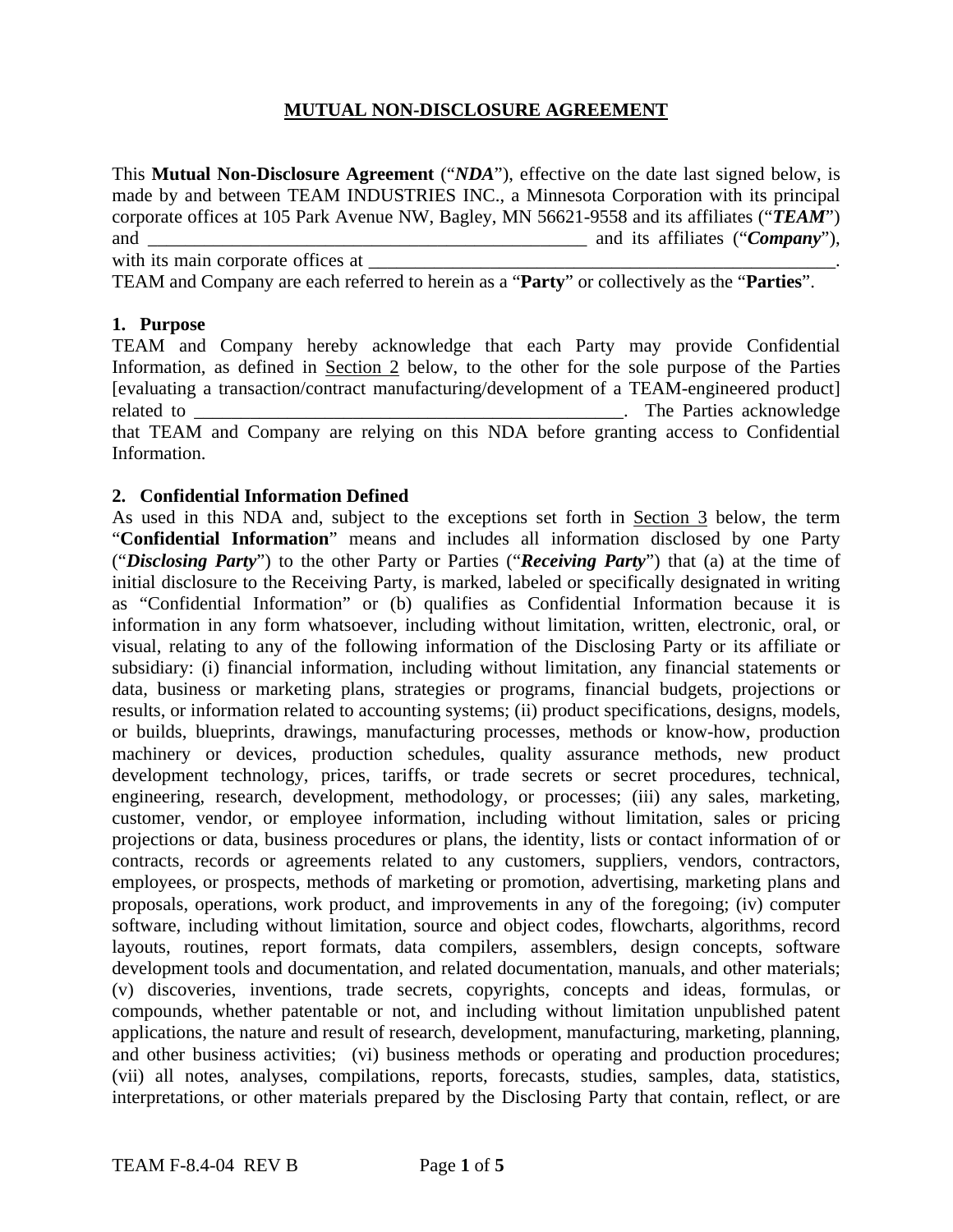derived from, in whole or in part, any of the foregoing; (viii) any information that a Receiving Party derives from the Disclosing Party's Confidential Information; (ix) the fact that the Parties are discussing and potentially entering into the transaction described in Section 1; or (x) the existence and terms of this NDA.

With respect to Confidential Information qualifying as such under Section 2(b), failure to mark, label or specifically designate any such information as "Confidential Information" at the time of initial disclosure to the Receiving Party shall not affect its status as Confidential Information.

# **3. Exceptions to Confidential Information**

The definition of Confidential Information set forth in Section 2 above does not include any information, which (i) was publicly available at the time of disclosure; (ii) became publicly available through no act or failure to act on the part of the Receiving Party; (iii) was already in the Receiving Party's rightful possession or was available to the Receiving Party on a nonconfidential basis prior to disclosure, as evidenced by the Receiving Party's written record; or (iv) was disclosed to the Receiving Party by a third party having no duty of confidentiality to the Disclosing Party or any other third party.

# **4. Ownership of Data and Information**

Unless otherwise agreed to in writing, the Receiving Party agrees that the Disclosing Party shall retain all ownership rights, title and interest in any specifications, blueprints, designs, documentary technical know-how, instructions, customer data, and all market data and analysis and other Confidential Information provided by the Disclosing Party to the Receiving Party.

# **5. Receiving Party Obligations**

The Receiving Party hereby agrees that at all times, it shall (i) maintain the confidential nature of any and all Confidential Information disclosed to it pursuant this NDA including the existence of this NDA; (ii) use such Confidential Information solely to accomplish the purpose set forth in Section 1 hereto; (iii) use reasonable efforts and diligence to safeguard such Confidential Information and to protect it against disclosure, misuse, espionage, loss, and theft; (iv) use at least the same degree of care, but no less than a reasonable degree of care, to safeguard and protect from disclosure such Confidential Information as it uses with its own Confidential Information that it does not wish to disclose; (v) not disclose to others, or permit any person or entity under its control to use or disclose to others, such Confidential Information, except as expressly permitted by this NDA, or as may otherwise be expressly authorized by the Disclosing Party in writing; (vi) provide immediate written notice to the Disclosing Party in the event it discovers a loss or unauthorized disclosure of such Confidential Information; (v) not copy or otherwise reproduce, or permit the foregoing, in whole or in part, of any of the Disclosing Party's Confidential Information; (vi) not attempt to or allow another to reverse-engineer any portion of the Disclosing Party's Confidential Information; and (vii) not use the Confidential Information or information obtained therefrom in any manner to the Disclosing Party's detriment.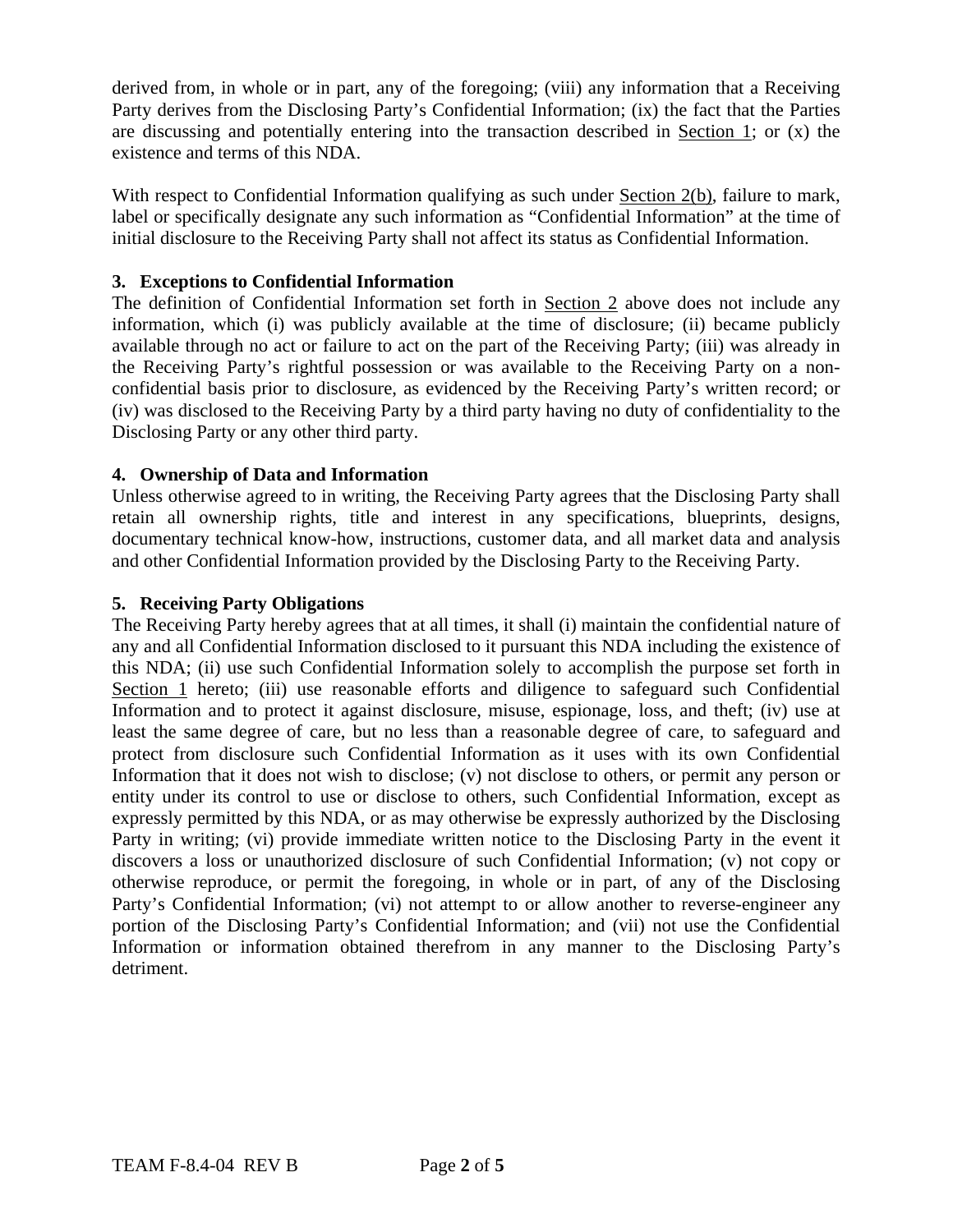## **6. Permitted Disclosure**

The Receiving Party may disclose the Confidential Information (i) to only those of its employees, agents or representatives who require access to such Confidential Information to accomplish the purpose contemplated herein, but only if such employees, agents or representatives agree to treat the Confidential Information in accordance with this NDA; and (ii) if disclosure is required by the Receiving Party pursuant to a law, judicial order or governmental directive, in which event the Receiving Party shall provide the Disclosing Party with prompt written notice of any such required disclosure prior to disclosing the Confidential Information, and the Receiving Party shall take reasonable steps to maintain the confidentiality of the Confidential Information.

# **7. Return of Confidential Information**

The Receiving Party agrees that at the completion of the purpose contemplated herein, or within five (5) days of a request by the Disclosing Party, the Receiving Party shall (i) at the Disclosing Party's direction, promptly return to the Disclosing Party, or destroy as specified by the Disclosing Party, all documents, disks or other material embodying the Confidential Information then in its possession or under its control; (ii) certify its return or destruction of the Confidential Information in writing, as the case may be, upon demand by the Disclosing Party; and (iii) not retain any copies or records of the Confidential Information except for a file to be retained by the Receiving Party's legal counsel. The return or authorized destruction of the Confidential Information pursuant to this Section 7, or as a result of any termination of this NDA, shall have no effect on the obligations imposed on the Parties with respect to the protection and nondisclosure of the Confidential Information for the full period of time required under Section 8 hereof.

# **8. Survival**

All of the provisions set forth in this NDA are continuing terms and shall survive the return or authorized destruction of the Confidential Information pursuant to Section 7 hereof, any other termination of this NDA, and the termination date of any subsequent agreement relating to the Confidential Information that the Parties may choose to enter into. The obligation to treat Confidential Information in accordance with this NDA is indefinite and will not expire at the termination of the business relationship of the Parties or the accomplishment of the purpose defined in Section 1.

## **9. Rights and Relationships**

The Parties agree that nothing in this NDA shall be construed as (i) creating a right or obligation for or on either Party to purchase or sell specific goods or services or the transfer or license of technology to or from the other Party; (ii) creating any form of joint venture, partnership, agency, licensor-licensee relationship, or any other type of business association between the Parties; or (iii) granting or conferring any rights or license of any kind whatsoever in or to the Confidential Information disclosed under this NDA.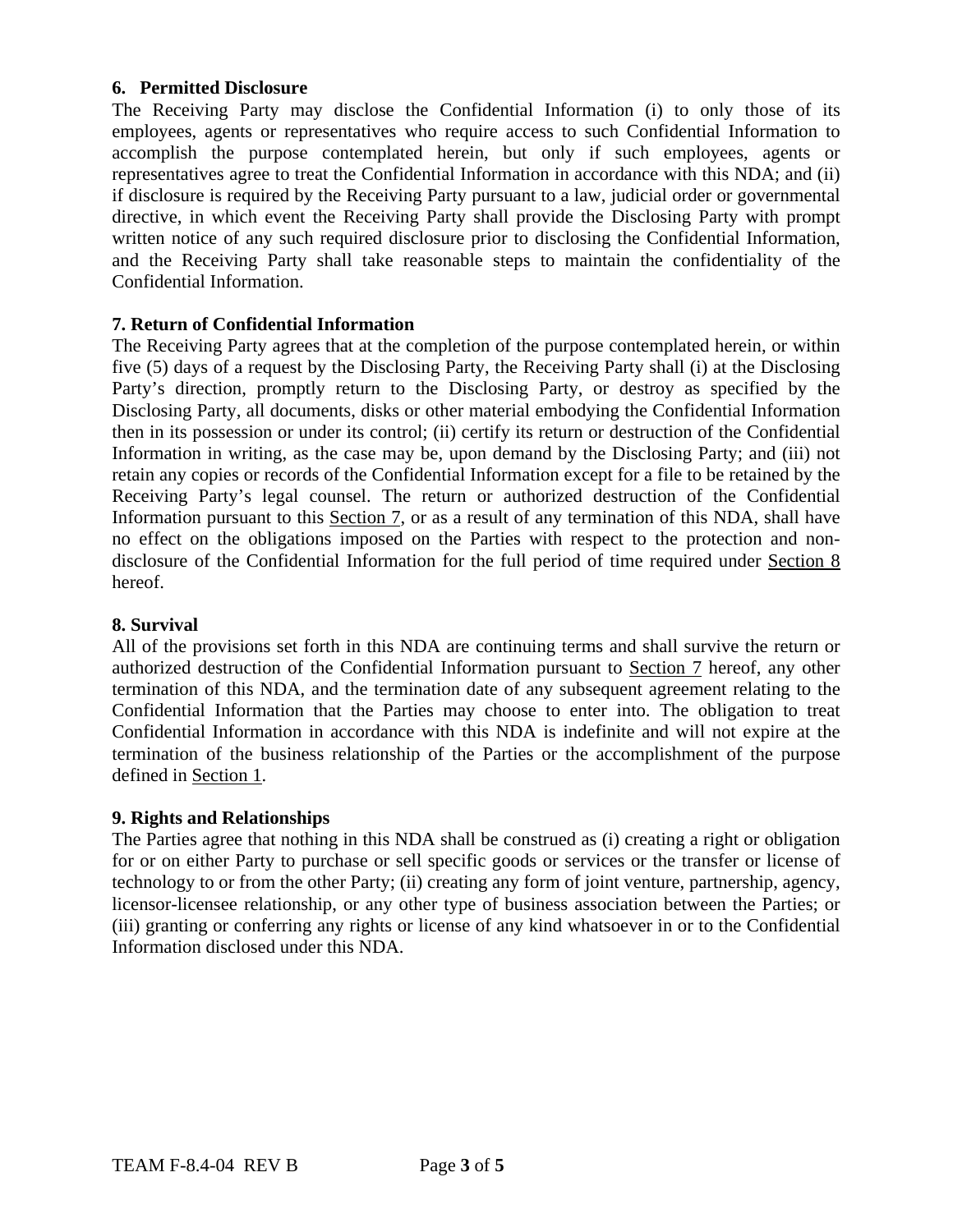## **10. No Conflict**

Each Party represents and warrants that it is under no obligation or restriction, nor will it assume any such obligation or restriction that does or would in any way interfere or conflict with, or that does or would present a conflict of interest concerning the confidentiality obligations imposed under this NDA with respect to the Confidential Information of the Disclosing Party. It is understood that TEAM may enter into similar relationships with other companies as those under discussion with Company and that this NDA does not in any way preclude TEAM from entering into such relationships.

## **11. Irreparable Injury**

The Parties acknowledge and agree that if the Receiving Party breaches this NDA, then the Disclosing Party will suffer irreparable injury. The Parties agree that such irreparable injury suffered by the Disclosing Party as a result of the Receiving Party's breach cannot be compensated by money alone, and agree that a court order enjoining the Receiving Party from continuing to breach this Agreement is proper and warranted.

#### **12. No Assignment**

Neither Party may, without the prior written consent of the other Party, assign or transfer this NDA or any obligation incurred hereunder, except by merger, reorganization, consolidation, or sale of all or substantially all of such Party's assets. Any attempt to do so in contravention of this Section 13 shall be void and of no force and effect.

#### **13. Authority to Sign**

Each Party represents, warrants and covenants that it has full and complete authority and authorization to execute and effect this NDA and to take or cause to be taken all acts contemplated by this NDA and that the person signing this NDA on behalf of such Party has the full power and authority to bind such Party to the terms of this NDA.

#### **14. Construction**

This NDA has been carefully read, the contents hereof are known and understood and it is freely signed by the Parties hereto. This NDA shall not be construed against the Party responsible for drafting any section alleged to be ambiguous or uncertain.

#### **15. Entire Agreement**

This NDA constitutes the entire agreement between the Parties with respect to its subject matter. It supersedes any prior agreement or understanding between the Parties with respect to the subject matter. This NDA and the confidentiality obligations imposed hereunder may not be modified or amended except by a writing executed by the duly authorized representatives of the Parties.

#### **16. Governing Law**

This NDA and the rights of the Parties hereunder shall be governed by and interpreted in accordance with the laws of the State of Minnesota, without giving effect to the principles of conflicts of laws. The Parties submit and consent to the exclusive jurisdiction of the federal or state courts of Minnesota for any claim or action arising from or relating to this NDA.